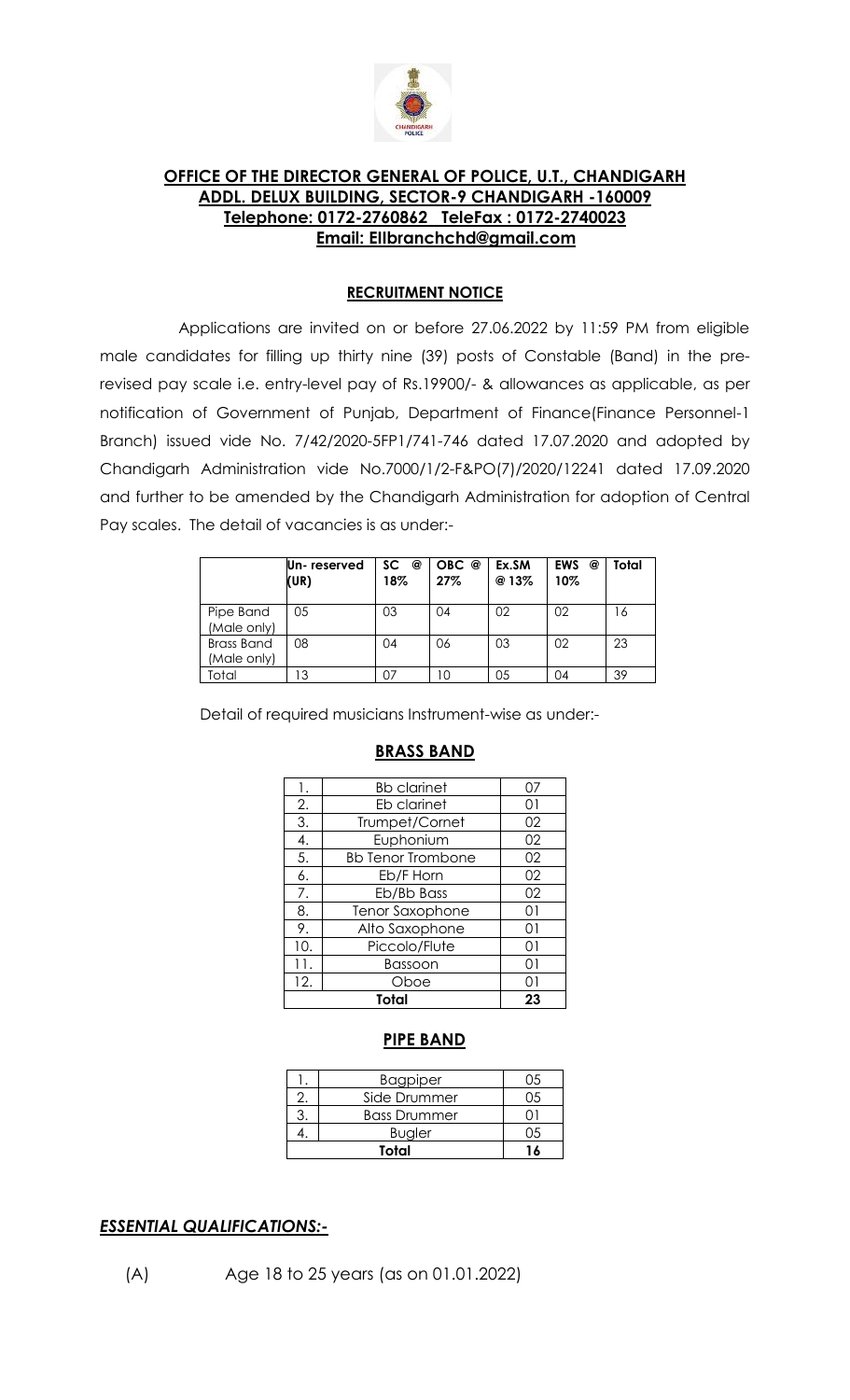# *RELAXATION IN AGE:-*

- I) Relaxable up to the age of 30 years for SC candidates;
- II) Relaxable up to the age of 28 years for OBC candidates;

**(Those categories/castes as per the Chandigarh Administration rules/guidelines).**

- III) Relaxable up to the maximum age of 45 years for Ex-servicemen as on the cut-off date prescribed for the recruitment i.e. 01.01.2022.
- IV) Relaxable upto five years (in addition to SC/OBC relaxation) for Chandigarh Home Guard volunteers provided they are working/on roll continuously for the last 2 years or more, as on 01.01.2022 as under:-
	- (i) 2 years relaxation in age to those Home Guard Volunteers who are working/ on roll continuously for 2 years or more as on 01.01.2022.
	- (ii) 3 years relaxation in age to those Home Guard Volunteers who are working/on roll continuously for 3 years or more as on 01.01.2022.
	- (iii) 4 years relaxation in age to those Home Guard Volunteers who are working/on roll continuously for 4 years or more as on 01.01.2022.
	- (iv) 5 years relaxations in age to those Home Guard Volunteers who are working/on roll continuously for 5 years or more as on 01.01.2022. *(Note:To avail relaxation in age, as above, the candidate has to submit a certificate from District Commandant, Chandigarh Home Guards, in prescribed form as and when asked for during or after the recruitment process.)*
	- (V) Two years relaxation (in addition to SC/OBC relaxation) for wards (sons only) of working or retired or deceased (except dismissed, compulsory retired or removed from service) Chandigarh Police employees.
- (B) Minimum Educational Qualification:- 10+2

# *RELAXATION IN EDUCATIONAL QUALIFICATION***:-**

- i) For a person who has retired from the defence service and has worked as a member of the defence Band Staff, the minimum educational qualification will be middle standard;
- II) For a person who has performed in Police Band or in Central Para Military Forces, the minimum educational qualification will be middle standard.
- (C) Height 5'7"
- (D) Chest (only for male) 33" (with expansion of one and half inch)

# *RELAXATION IN HEIGHT & CHEST*

- 2" relaxation in Height and chest to the wards (sons only) of working/retired/deceased (except dismissed, compulsory retired or removed from service) employees of Chandigarh Police.
- 2" relaxation in height to the resident of hill area will be available on production of Hill Area Certificate at the time of Physical Measurement Test (PMT) issued by the Competent Authority i.e. DC/DM/SDM or Tehsildar of their place of residence.